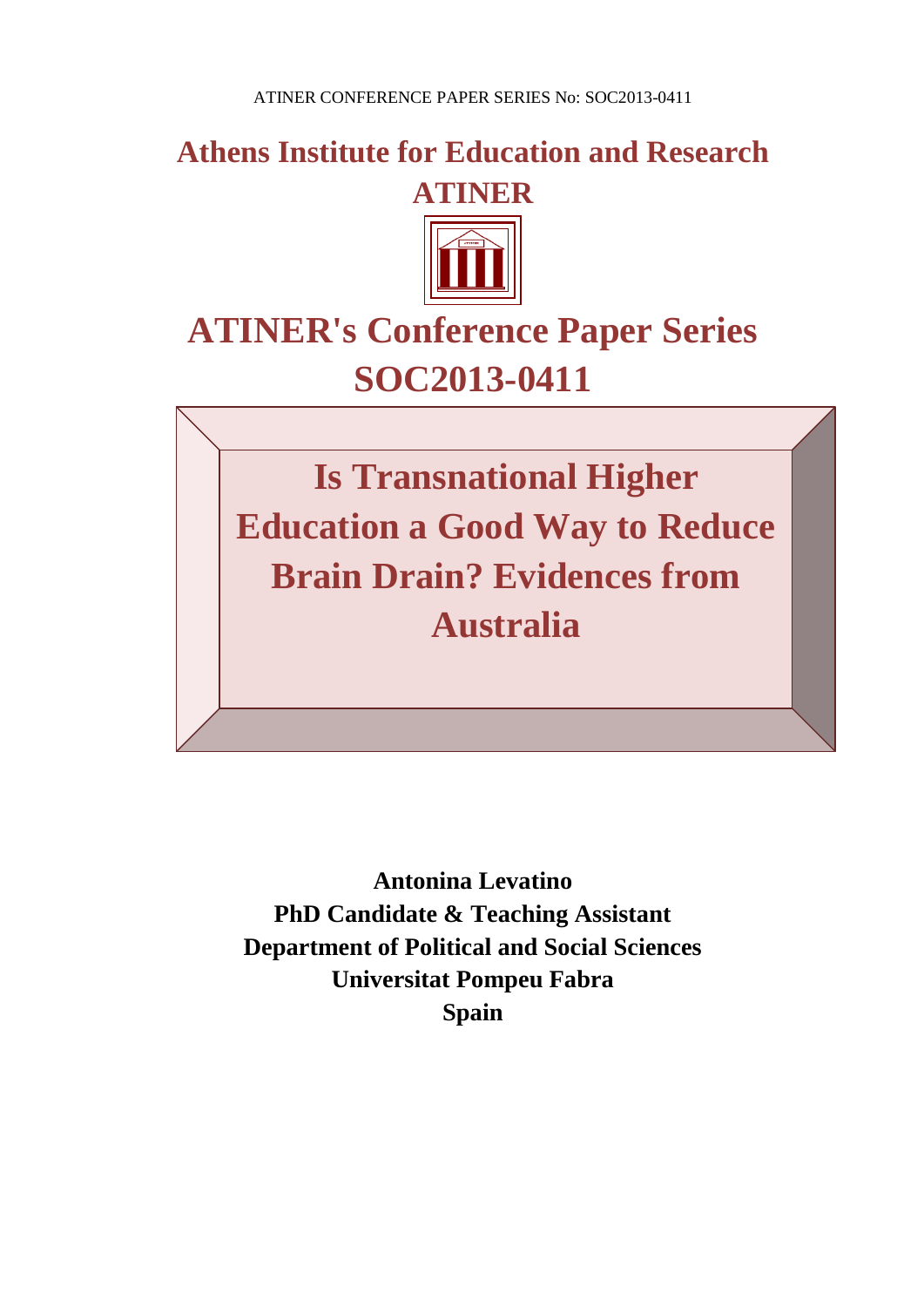Athens Institute for Education and Research 8 Valaoritou Street, Kolonaki, 10671 Athens, Greece Tel: + 30 210 3634210 Fax: + 30 210 3634209 Email: info@atiner.gr URL: www.atiner.gr URL Conference Papers Series: www.atiner.gr/papers.htm

Printed in Athens, Greece by the Athens Institute for Education and Research. All rights reserved. Reproduction is allowed for non-commercial purposes if the source is fully acknowledged.

> ISSN **2241-2891** 13/06/2013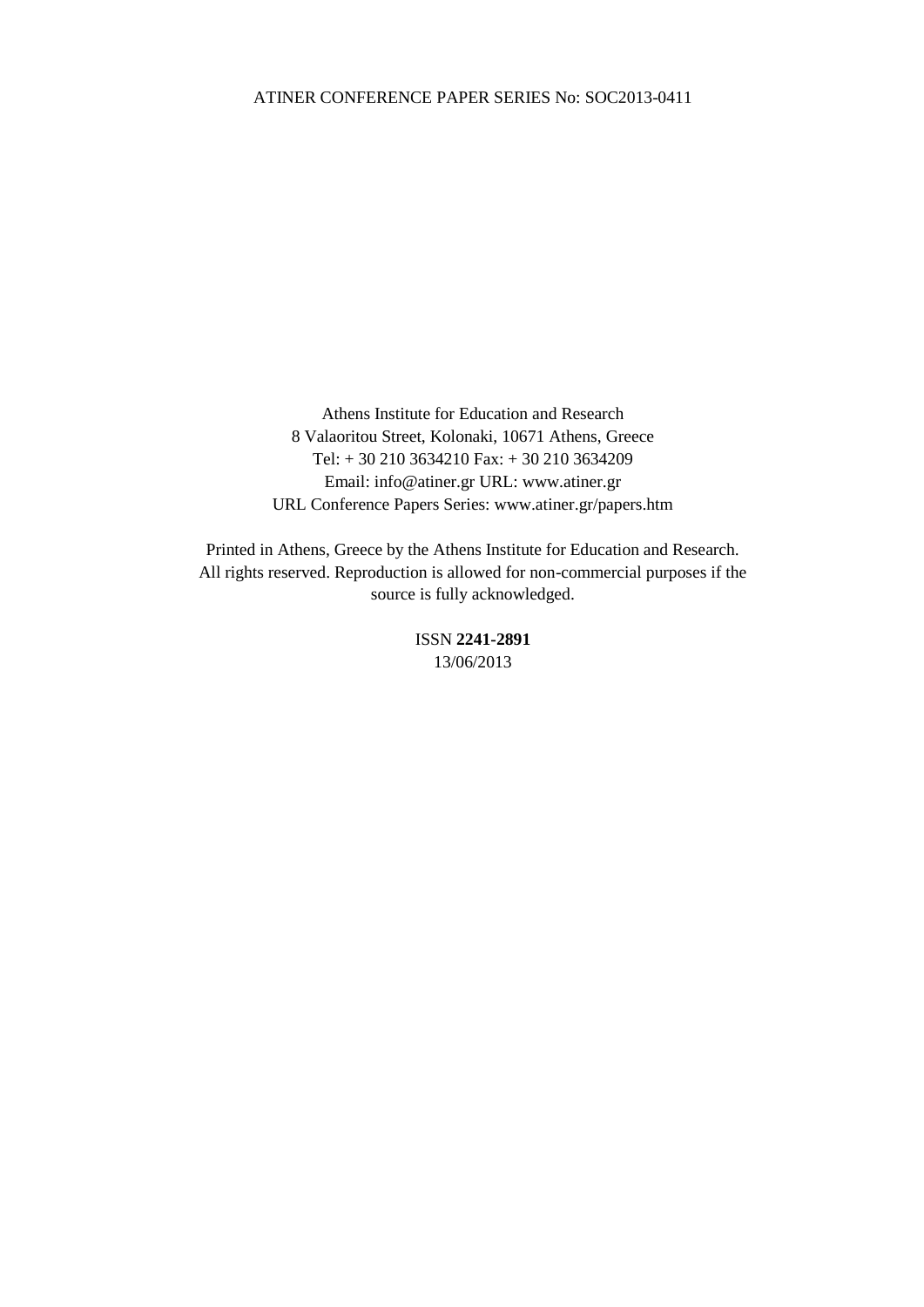## An Introduction to ATINER's Conference Paper Series

ATINER started to publish this conference papers series in 2012. It includes only the papers submitted for publication after they were presented at one of the conferences organized by our Institute every year. The papers published in the series have not been refereed and are published as they were submitted by the author. The series serves two purposes. First, we want to disseminate the information as fast as possible. Second, by doing so, the authors can receive comments useful to revise their papers before they are considered for publication in one of ATINER's books, following our standard procedures of a blind review.

Dr. Gregory T. Papanikos President Athens Institute for Education and Research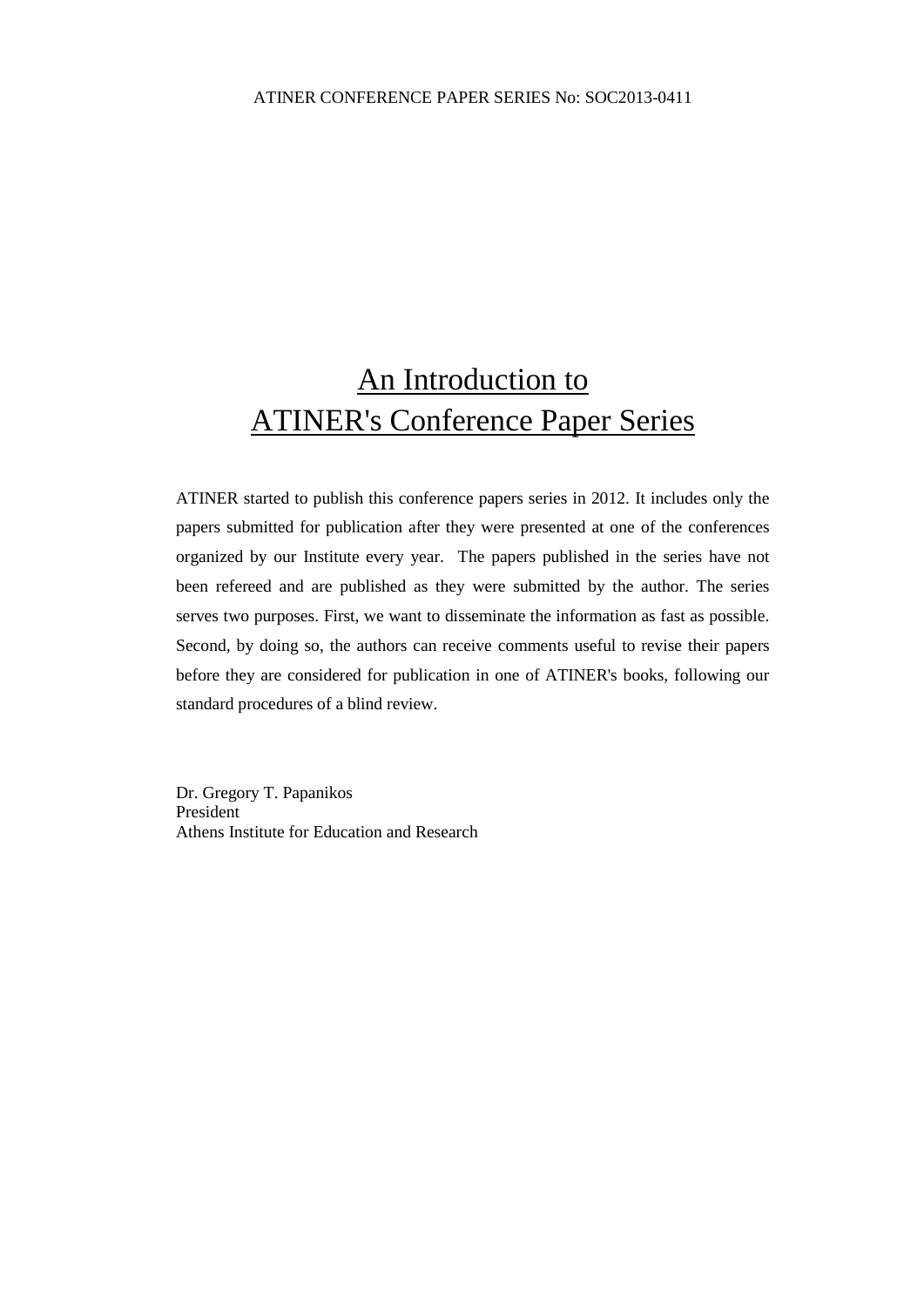This paper should be cited as follows:

**Levatino, A.,** (2013) "**Is Transnational Higher Education a Good Way to Reduce Brain Drain? Evidences from Australia**" Athens: ATINER'S Conference Paper Series, No: SOC2013-0411.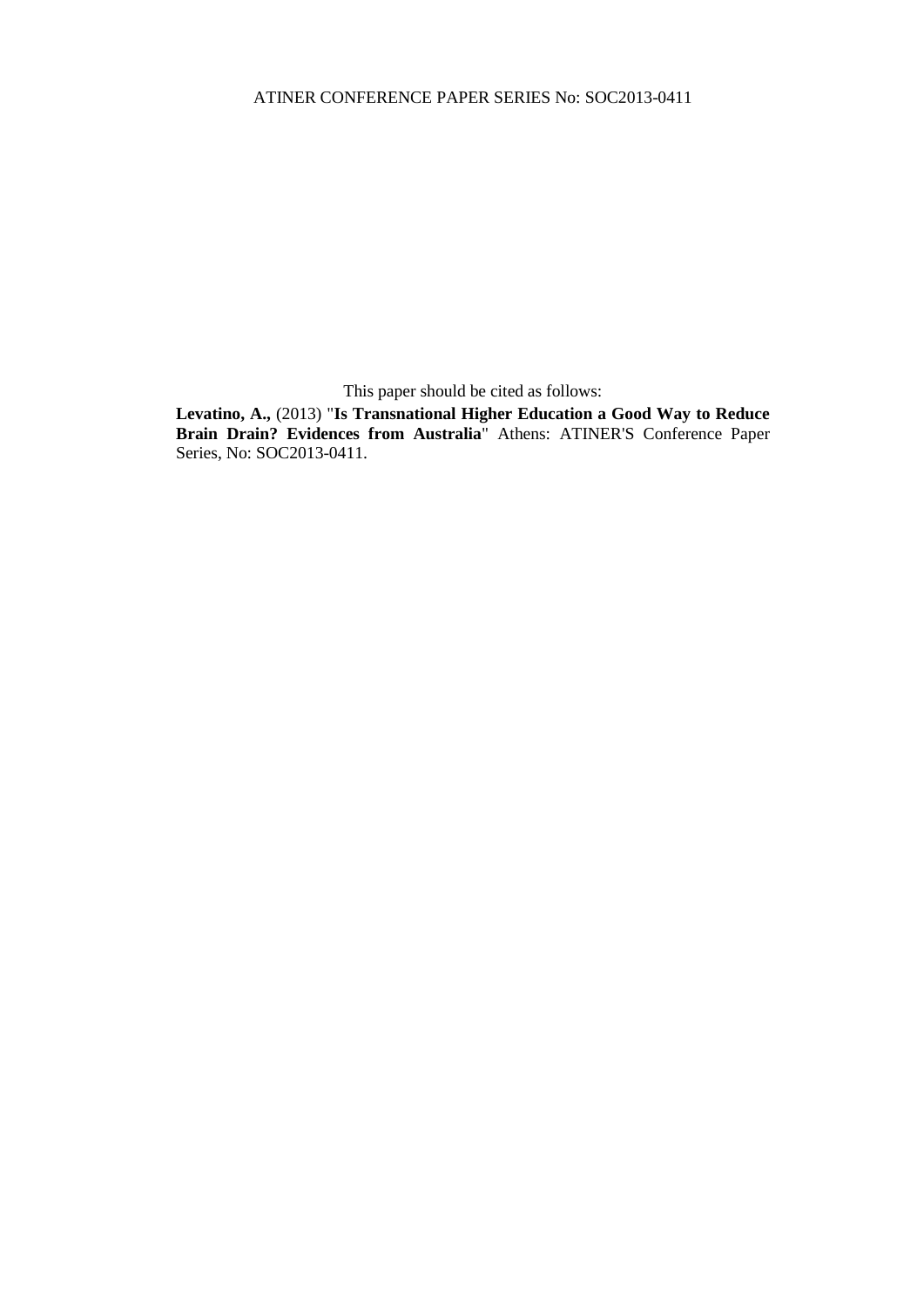### **Is Transnational Higher Education a Good Way to Reduce Brain Drain? Evidences from Australia<sup>1</sup>**

**Antonina Levatino PhD Candidate & Teaching Assistant Department of Political and Social Sciences Universitat Pompeu Fabra Spain**

#### **Abstract**

In the last few decades, the higher education sector of many countries has experienced a significant process of Internationalization, which includes not only the physical mobility of students, but also the "offshore" provision of educational services. If the motivation of home institutions is to expand recruitments, the principal motivation for governments opening their higher education market to foreign providers is to increase enrolment in higher education in the country and, in this way, retain student outflow and the potential consequent brain drain. The role of transnational education as a way to decrease skilled emigration from one country is however far from clear. Despite the interest devoted to the phenomenon of skilled migration by policymakers and scholars, and the continuous increase of transnational education, the relationship between these two phenomena has not been empirically investigated yet. This paper provides a first step in the exploration of this issue using aggregate-level data on offshore enrolments in Australian universities and skilled immigration to Australia.

#### **Corresponding Author:**

 $\overline{\phantom{a}}$ 

Antonina Levatino: antonina.levatino@upf.edu

<sup>&</sup>lt;sup>1</sup>The version presented constitutes a very initial draft. The author is thankful to the Spanish Ministry of Sciences and Innovation for funding her doctoral research and to Danielle Victoria Martínez Tully for the English proofreading.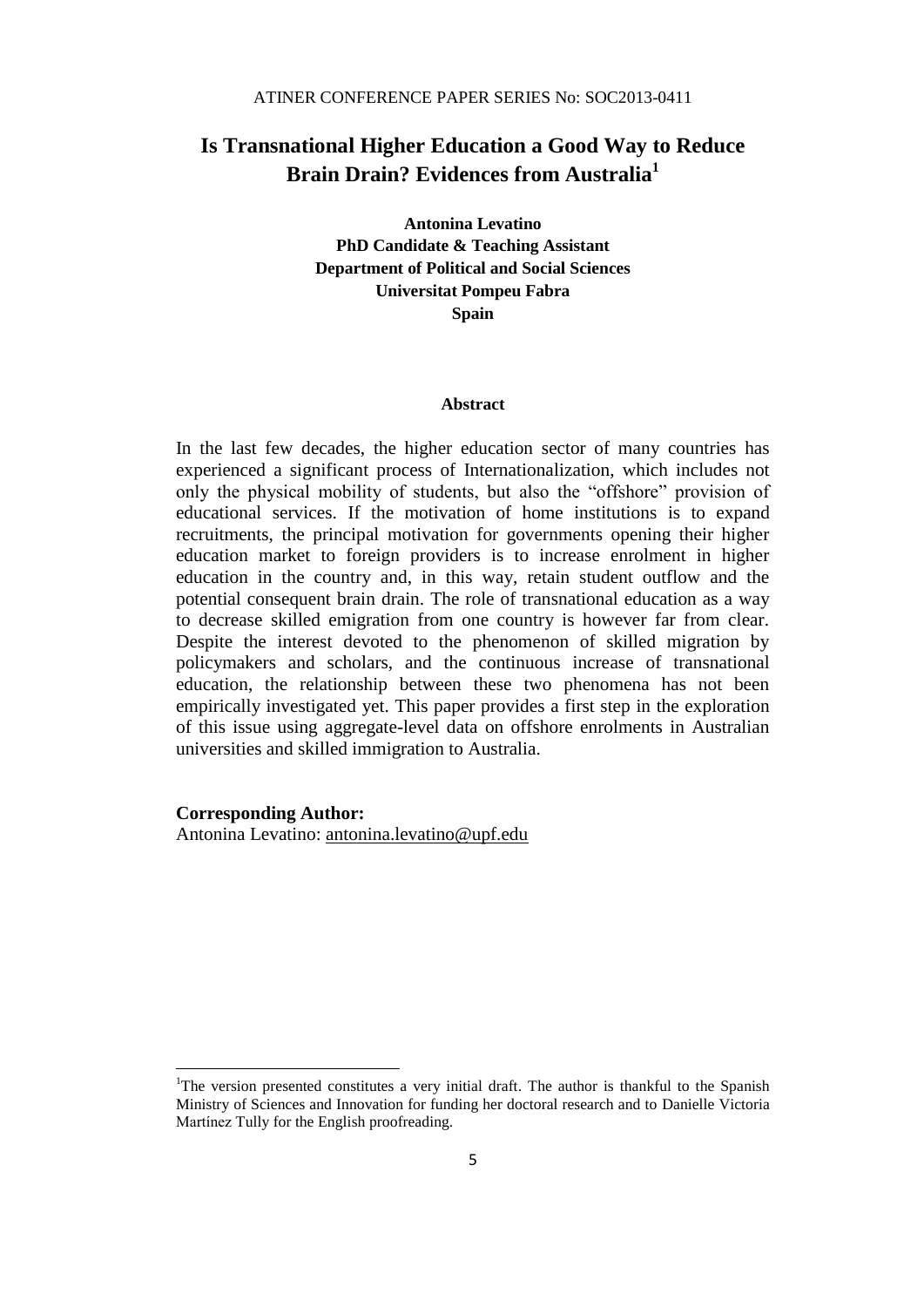#### **Introduction**

Commonly known as brain drain, skilled migration has been considered a major issue since the Sixties because of the crucial importance of skilled people for the socioeconomic development of a country. In the last fifteen years, after a period of absence in the scholars' and policymakers' agenda, the topic has received renewed attention. The reasons for this interest are connected to the concern of developed countries in recruiting skilled people from abroad in order to deal with the dramatic fall in fertility rates they are experiencing. Whereas the traditional skilled migration's source countries still try to fight against the problem of brain drain, the OECD countries increasingly implement immigration policies to attract young skilled professionals from abroad in order to satisfy their labor market needs and to assure their welfare state sustainability.

In this context, International students are increasingly considered a worthwhile source of highly skilled, potential immigrants to the countries where they have studied. In fact, host-country employers benefit from several advantages when recruiting ex-International students: they have recognizable qualifications from familiar educational entities, they are already integrated into the host society, they know the language they have already established social ties. It is because of these reasons that several OECD countries have eased their immigration policies to allow for International students to remain in the host country after having completed their studies, as well as measures to increasingly attract students from abroad. To further expand recruitment, several higher education institutions of some OECD countries have started to offer educational services 'offshore', i.e. out of their borders, through the establishment of branch campuses and/or the offering of programs in other countries. To these OECD countries, the supply of transnational education services represents an easy way to grow enrolment "while avoiding home campus capacity constraints" (Ziguras, 2008: 5). In comparison, the countries that have opened their markets to foreign institutions aim to satisfy the demand of higher education that "is not being met by existing local providers" and to enhance their higher education system's quality (Wilkins & Huisman, 2011: 300-301) in order to increase tertiary enrolment, to become themselves a destination country for International students and to lower their rates of skilled emigration.

To the extent that student mobility can, in a certain sense, constitute the germ of skilled migration, it is interesting to investigate if and how these recent developments in the higher education industry may reshape the current scenario of skilled migration. This study explores the relationship between transnational higher education and skilled migration, using data on the Australian case.

The paper is organized as follows: Section 2 offers a brief literature review, Section 3 focuses on the methodology and on the data used for the analysis, and Section 4 offers some descriptive evidence. The last section presents and discusses the results.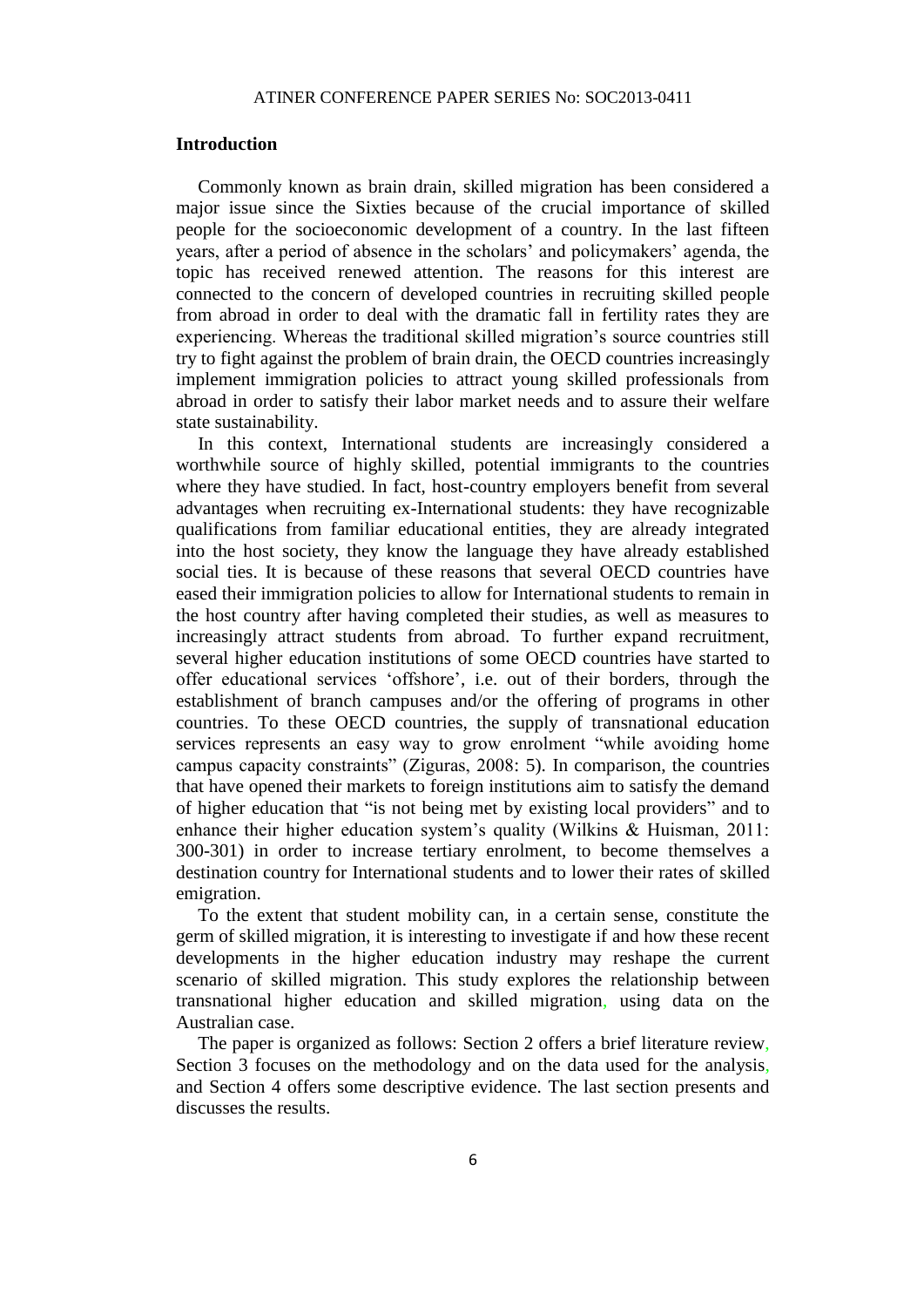#### **Theoretical Background**

#### *Determinants of Skilled Migration*

Although literature on skilled migration has mainly developed on establishing the impact of this type of migration in the countries of origin, several studies have also focused on the determinants of skilled migration. Studies conducted on the so-called "human capital framework" (Sjaastad, 1962) predict that an individual emigrates after having considered costs and benefits. Costs related to migration are normally calculated considering the geographical distance between countries of origin and destination, but also colony links and linguistic proximity, which mean better knowledge of the destination country and its culture and better chances of finding a job.

One theory that helps explain why migration continues to take place is based on migration networks, i.e. the contacts between migrants, former migrants, and non-migrants (Massey et al., 1993). According to this theory, the network is in charge of forwarding all types of useful information about opportunities and changes in the legal framework of the country of destination, but it also materially helps the migrant after the migration is realized (Hatton, 2003; Mitchell & Pain, 2003; Clark et al., 2002; Pedersen et al., 2004). This explains also why new migrants tend to immigrate to destinations where there are already a lot of migrants coming from their countries of origin (Beine et al., 2011; Bertoli, 2010).

Some authors have explained the growth of skilled migration by pointing to the changes of immigration policies introduced in the main countries of destination, which are increasingly selective and favor skilled workers (Abella, 2006; Taran, 2007; Zeugin & Van Dok, 2007). Nevertheless, it could be deduced that the impact of selective immigration policies on the individual's decision to emigrate is directly bound to the possibility of obtaining information on the visas' opportunities and on the job market of the main countries of destination. Moreover, as Brücker et al. (2012) suppose, the admission of talented workers may not be enough to attract them, because the volume of skilled migration is not determined solely by the demand. The fact that the variation is so dissimilar among different countries of origin suggests that the main determinants of this variance could be precisely related to differences between countries of origin.

#### *Higher Education and Skilled Migration*

The degradation of the higher education system in many developing countries has been generally identified as one of the main "push factors" leading people to emigrate (Agarwal & Winkler, 1985; McMahon, 1992; Mazzarol & Soutar, 2002: 82).

Research has also shown that one of the main motives for permanent expatriation is the fact of having enrolled in higher education abroad. In their analysis on the flow and migration of students, Dreher & Poutvaara (2005) demonstrate how the number of foreign students studying in the United States in 2004 is a good predictor of skilled immigration. Similarly, Rosenzweig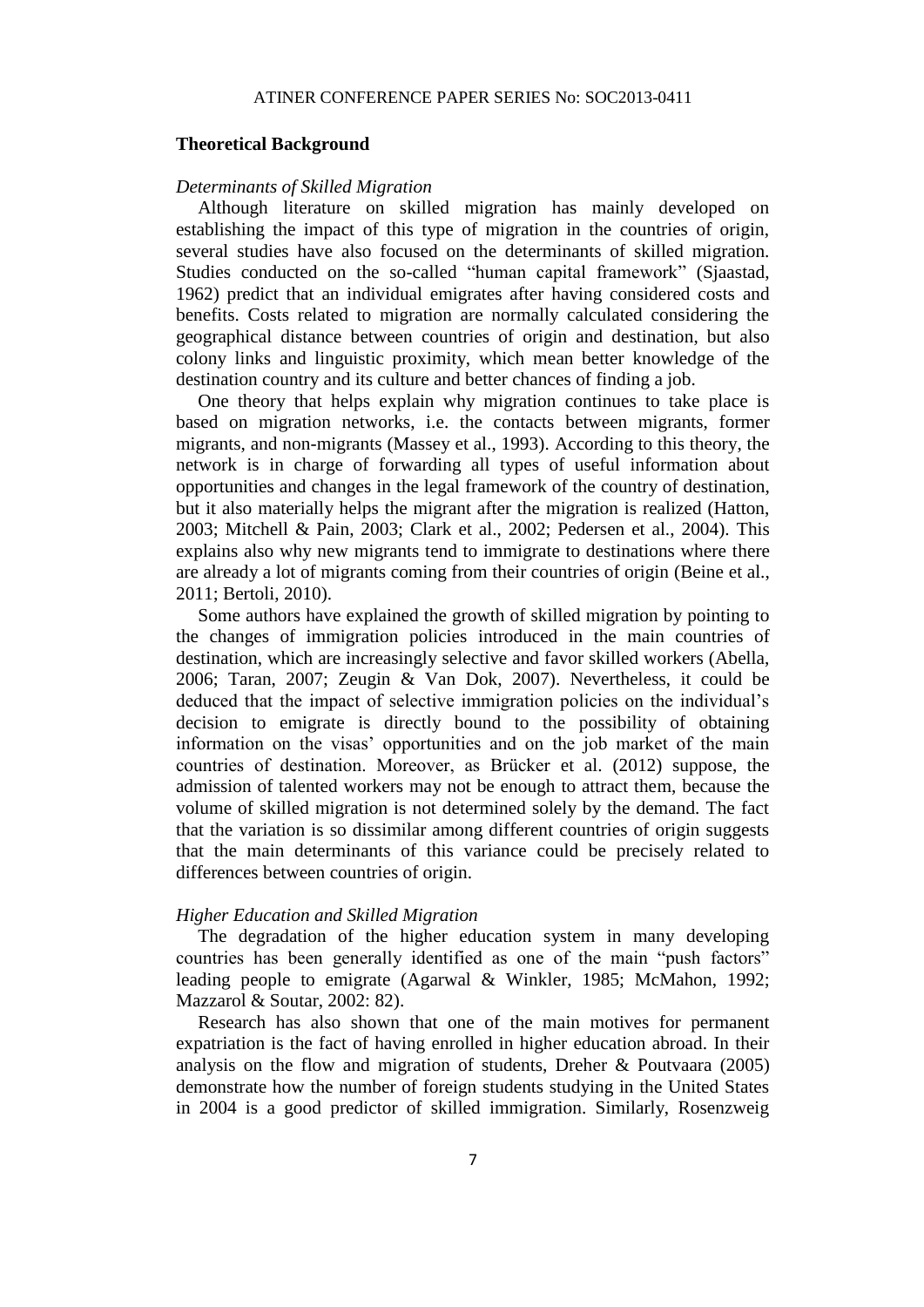(2008) notes how International students are likely to stay in the host country to work after having completed their studies.

Studies on the causes of non-return of many International students has connected the non-return of ex-International students with the problem of "second acculturation", i.e. the difficulty many ex-International students have readapting themselves to the home culture after having spent many years abroad (Viguier, 1966). More recently, Coulon and Paivandi (2003: 45) have argued that International students often leave the home country with a "residential strategy": they study abroad in order to stay there afterwards.

Many traditional origin countries of skilled migrants have opened their educational market to foreign providers, in order to enhance its quality, "to satisfy the demand for higher education not being met by existing local providers" (Wilkins & Huisman, 2011: 300-301). In this way, they also seek to create new job opportunities and a more stimulating academic environment in order to discourage skilled emigration. According to Kapur and Crowley (2008: 28-29) transnational higher education may promote the retention of home country students, who would have otherwise gone overseas and "spent money there" with clear benefits for the country of origin. If this is the case, transnational education could decrease both student emigration and the loss of skills that could result from it. In comparison, Nussbaum and Mollis (2007) argue that people trained within a foreign institution will be more projected in a foreign context, thus easily attracted by the perspective to emigrate. According to Venturini (2012: 304) "the foreign student programs implemented by the U.S., Canada, Australia and the U.K., favour the creation of educated workers that are somewhat connected - at least through knowledge of the language-, to the country where they studied". This, paired with their selective immigration policies, would increase skilled immigration. This kind of logic could certainly be applied to foreign offshore education, as well.

If we look at the perspective of higher education institutions in developed countries, opening campuses and programs offshore, it seems that more than to retain potential International students in the home countries, transnational education is implemented as a way to expand enrolments. If this is the case, it is possible that their presence in a country may increase the total number of skilled emigrants because it expands the volume of people exposed to a foreign educational experience. In turn, this creates ideological and structural connections with the country that provides the education, and this may influence future decision-making and motivations.

#### **Methodology and Data**

#### *Estimation Strategy*

In its most elementary form, the gravity equation for International migration can be expressed as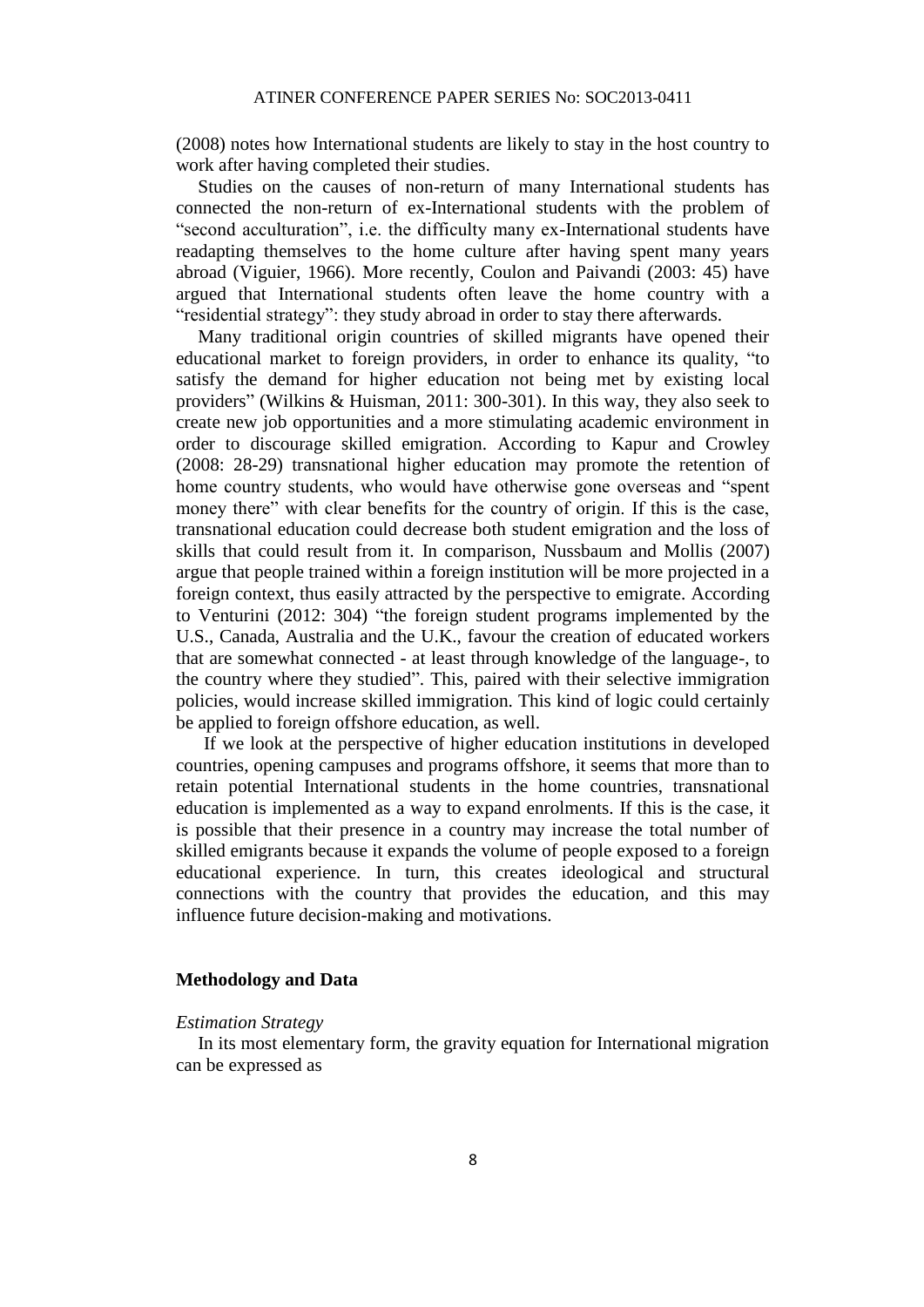$$
migr_{ij} = K \frac{O_i^{\beta_1} D_{ji}^{\beta_2}}{dist \frac{\beta_3}{ij}}
$$

where *K* is a proportionality constant,  $O_i$  is a function of income and population size of the country of origin,  $D_i$  is a function of income and population in the country of destination, whereas  $dist_{ij}$  indicates the distance between them. This basic model is often augmented to include other variables that could promote or hinder migration.

The empirical analysis of the relationship of interest of this paper can be considered an augmented version of the gravity equation. "Skilled immigration" is defined as the immigration of people who have already completed at least some tertiary education outside of Australia. The originality of the model is the introduction of an explanatory variable, which measures the enrolment in Australian higher education institutions offshore. This variable indicates the number of students enrolled one year before the year of observation of the dependent variable. A time (at least one year) might actually elapse so that the observed values of this explanatory variable could result in a change in the dependent variable. From the total enrolment, the data I use will permit me to exclude first year students, because it is unlikely that would be eligible for a visa based on skill only one year after commencing their studies.

The model contains some controls, inspired by previous research. Following the example of Dreher and Poutvaara (2005), I consider the source country's GDP per capita relative to the GDP per capita in Australia in order to capture expected improvements in the income of immigrants. To control for demographic changes and inspired by Pedersen et al. (2004), I will introduce population ratio, i.e. the population in the source country (*i)* divided by population in destination country (*j)*. A variable measuring ethnic fractionalization will also be introduced, because it may cause emigration if it provokes conflicts. In one model, I will add a control for political stability. In line with the gravity equation approach, the model also contains variables, which influence the cost of student mobility: "geographical distance" between countries of origin and Australia, and "skilled network at destination", i.e.the stock of migrants with a post-secondary education in Australia in 2000.

The gravity equation is estimated here using the Poisson Pseudo-Maximum Likelihood (PPML) as the more recent developments in the literature have pointed out (Santos Silva & Tenreyro, 2006). The log-linearized version of the estimation is also provided for the sake of completeness.

#### *Data Sources*

The data for the analyses were assembled from various sources and cover the time period between 2002 and 2011. As I consider one of the explanatory variables in *t-1*, the empirical analysis concerns only 9 years, starting with the year 2003. As countries of origin, I considered every country of the world with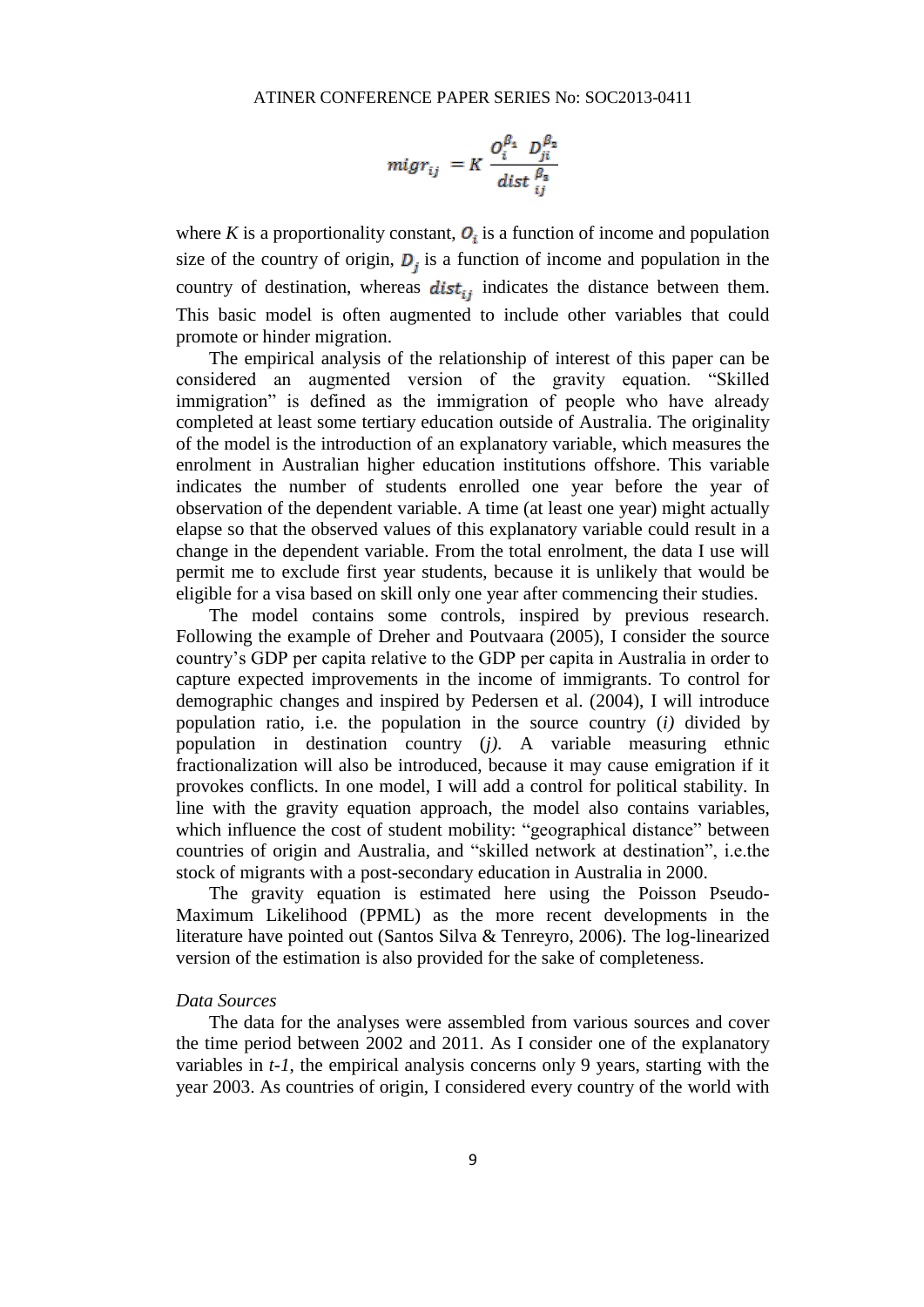the exception of New Zealand, because its citizens are not counted in the data on visas granted.

Data on skilled immigration to Australia are provided by the Australian Department of Immigration and Citizenship (DIAC) and concern skilled visas granted offshore. Counting only visas granted offshore can be considered a very accurate measure of skilled immigration because it excludes students already living in Australia, who may change status from a student visa to a skilled migrant visa onshore. In this way, it is ensured that the individuals counted are already "skilled" before they enter Australia and that they were not living there when the visa was granted.

Data on enrolment in Australian higher education institutions are provided by the Australian Department of Industry, Innovation, Science, Research and Tertiary Education. Concerning the other variables, I use the ethnic fractionalization indicator taken from Alesina *et al.* (2003). Data on GDP per capita and population come from the World Bank Development Indicators. Information on geographical distances comes from the CEPII dataset, while data on skilled migrants' stocks in Australia in 2000 are taken from Defoort (2008). The variable on political stability is taken from the dataset by Kaufmann et al. (2010).

#### **Descriptive Evidence**

The annual inflow of skilled migrants to Australia has increased in a remarkable manner during the last decade. The total number of skilled visas granted (both offshore and onshore) has nearly doubled from 2002/2003 to 2011/2012.

**Figure 1.** *Total Skilled visa grants from 2002-2003 to 2011-2012*



Source: Self elaboration using data from DIAC, December 2012.

Considering only visas granted offshore in the considered decade, the United Kingdom has consistently sent the most skilled migrants to Australia every year. The majority of countries are then Asiatic countries. In ten years, only 16 countries are present in this top-ten list, suggesting a high impact of time-invariant characteristics in shaping skilled migration flows. Therefore, an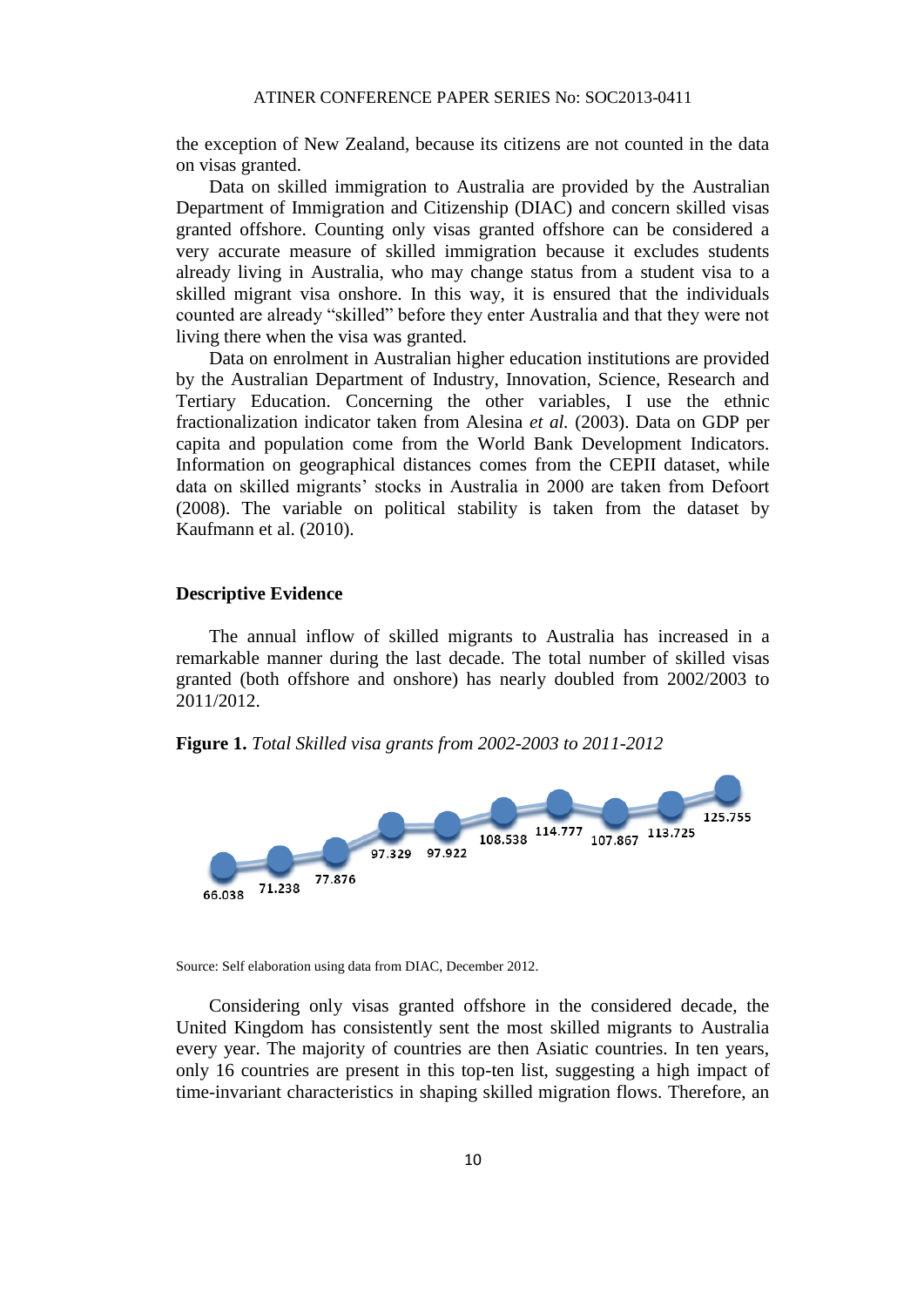analysis on changes within the same country seems more interesting than an analysis of the differences between countries.

The presence of Australian transnational education is particularly important in Asia, the continent with the largest supply of transnational higher education. According to Huang (2007: 426-427), the role of transnational education varies according to the differing legal arrangements it has in the different Asian countries. Australia recognizes the qualifications delivered offshore as Australian degrees or diploma. This is quite important because, since 1998, immigrants who have an Australian degree received five extrapoints in the point systems (Hawthorne, 2005). People who decide to study in an Australian transnational program or degree obtain, in a majority of cases, a degree which is part of their national higher education system, but also recognized by the Australian government, which could make the option of emigrating after completing the degree easier (Hawthorne, 2005).

The whole period considered, only in 14.82% of the observations in the total sample the countries were offering any Australian transnational education, but in 76.26% of cases there were some enrolments in Australian higher education offshore. This may mean that a sizeable portion of individuals attending Australian higher education offshore was enrolled in a country different to its origin country.

In 2011, there were 332.577 international students in Australian higher education institutions. Of these, 80.458 were enrolled offshore in campuses overseas. This represented 24.2% of all higher education international students. The majority of students enrolled in Australian higher education study at an undergraduate level, particularly if enrolled offshore (more than 70%). This suggests that a portion of students who obtain undergraduate higher education offshore may then move to Australia to attend postgraduate programs onshore. This supposition seems to be reinforced by the fact that the majority of offshore international students are normally younger than onshore students. According to a research snapshot issued by the Australian Government (2009), in 2011, for example, the majority of offshore students were aged between 19 and 22, whereas onshore international students tended to be slightly older.

For a descriptive purpose, checking if the increase in offshore enrolment corresponds to a decrease in onshore enrolment is noteworthy. In fact, if the people who attend offshore higher education are the same ones who would emigrate to study directly in Australia, an augmentation of offshore enrolment has to correspond broadly to a decrease in onshore enrolment. If they are only delaying their migration decision, the number of enrolment onshore should remain stable.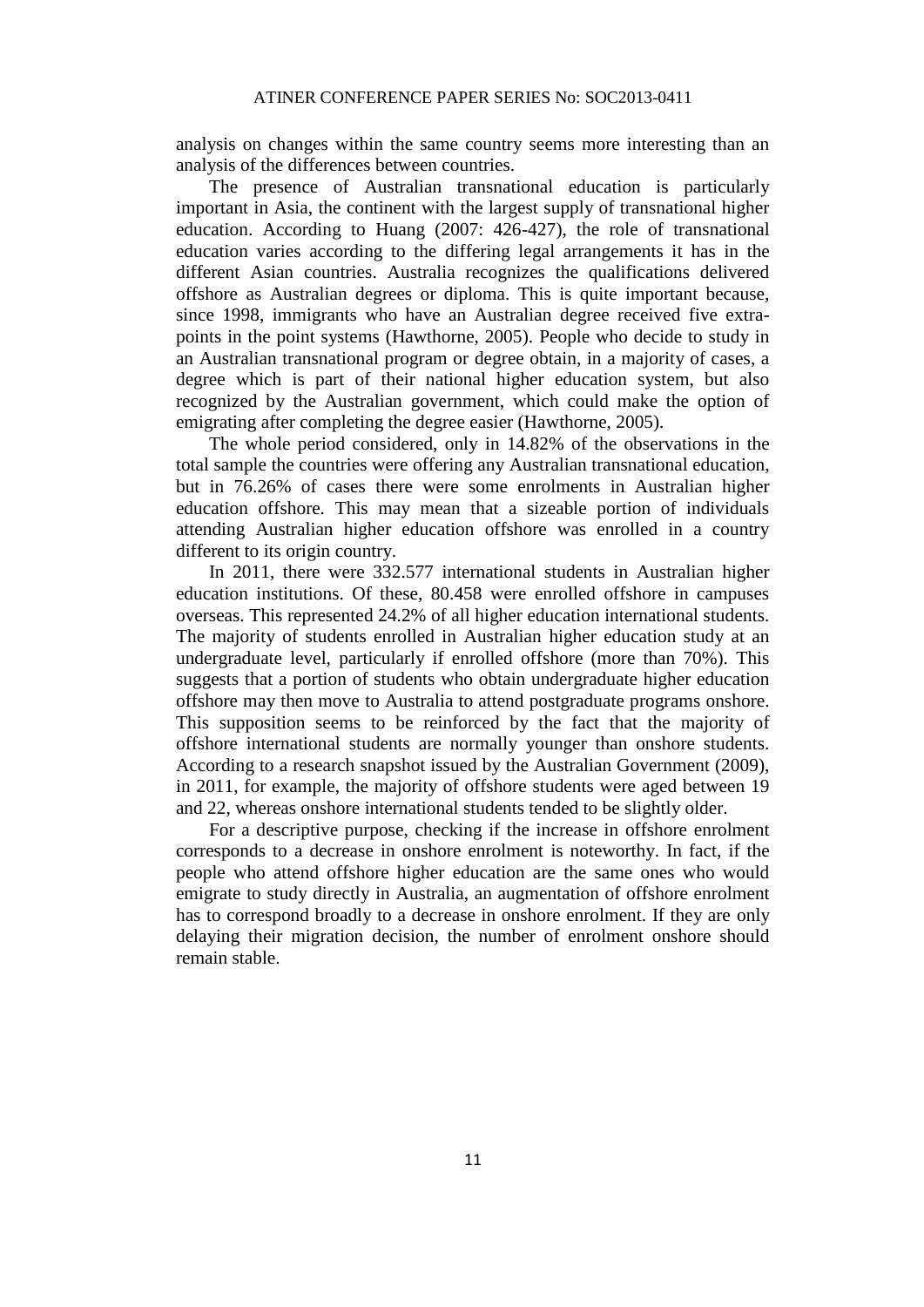

**Figure 2.** *Total Enrolment in Australian Higher Education Institution (onshore and onshore), 2002-2011*

Note: It excludes enrolment of students born in Australia.

Source: Self elaboration based on Selected Higher Education Statistics, Australia Department of Industry, Innovation, Science, Research and Tertiary Education.

 $\Omega$ 

However, as figure 2 shows, in the period between 2002 and 2011, both offshore and onshore enrolment in Australian institutions have augmented.

#### **Results and Discussion**

 $\Omega$ 

Table 1 reports the results of the PPML estimations. The stock of students enrolled in Australian higher education institutions offshore in *t-1* is found to have a positive and significant impact on the inflows of skilled migrants to Australia, confirming the main hypothesis of this article. The results also suggest that migration increases with the GDP in the sending countries. The PPML model predicts that the larger the population in the source country relative to the population in Australia is, the lower the skilled migration to Australia. This result is in line with the recent findings of Beine *et al.* (2008) and Docquier and Rapoport (2011), which show that small states are more open than large countries. This result is, however, never significant. Political stability seems to also be positively related to skilled migration (but it is not significant). At first, this result can be surprising, because previous literature has often demonstrated an inverse tendency (Dreher & Poutvaara, 2005). However, the dependent variable in the majority of studies on skilled migration considered "skilled migrants" in general, including in the estimated amount of ex-International students that obtained their qualifications in the destination country. In this research, the dependent variable is dependent on the number of skilled visas granted offshore. Hence, my analysis only includes individuals that have already obtained their academic degrees before to immigrating to Australia. Individuals coming from politically unstable countries may emigrate before to start studying to escape political unrest or because there are no suitable educational opportunities in the origin country due to the political instability itself. Recently, Bessey (2011) also found a significantly positive relationship between political freedom and student migration. She motivated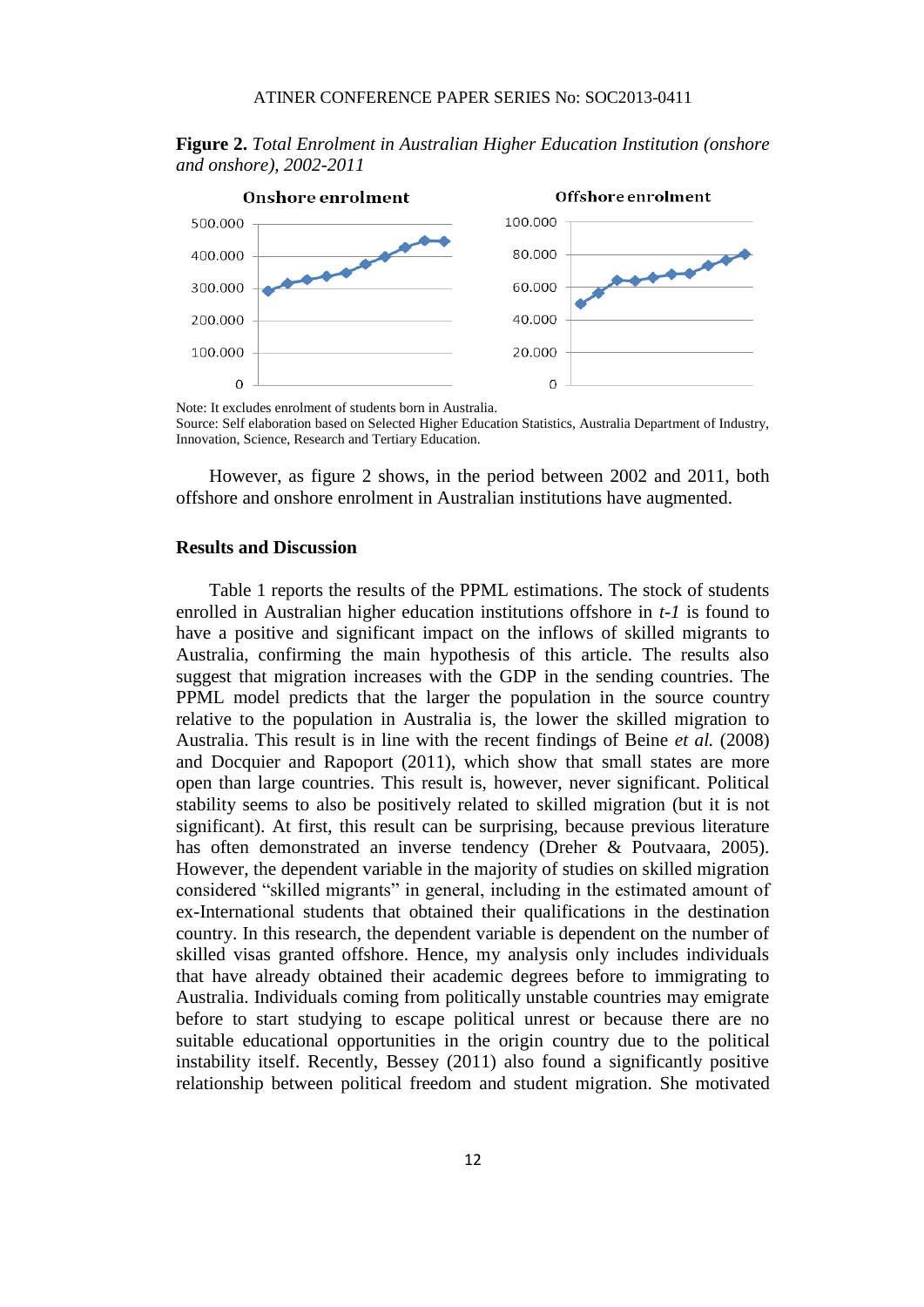this finding by arguing that countries experiencing instability may restrict citizens' mobility, lowering their outflow.

**Table 1.** *PPML Estimations*

|                                                                                                              | (1)                  | (2)                 |
|--------------------------------------------------------------------------------------------------------------|----------------------|---------------------|
| Total offshore enrolment in Australian<br>higher education (excluding first year<br>students) in $t-1$ (log) | $0.190**$<br>(0.07)  | $0.346*$<br>(0.15)  |
| Population ratio (log)                                                                                       | $-2.313$<br>(2.33)   | $-1.321$<br>(1.83)  |
| GDP ratio (log)                                                                                              | $0.039***$<br>(0.01) | $0.054**$<br>(0.02) |
| Political stability (log)                                                                                    |                      | 0.42<br>(0.07)      |
| N. Observations                                                                                              | 806                  | 339                 |

\*\*\*, \*\*, \* denote 1%, 5% and 10% significance levels respectively

Robust Stardard errors are indicated in parentheses.

For the sake of completeness, I also provide a log-log version of the estimations. This approach represented the standard way of dealing with gravity equations. I run two panel data regressions with fixed effects (FE) using the natural logarithm of total offshore visas granted in the first regression and of total offshore visas granted  $+1$  as the dependent variable (as a common way to deal with many zero values on the dependent variable) in the second one (table 2; columns 1 and 2).

**Table 2.** *Panel Data Analysis*

|                                                   | (1)        | (2)        | (3)        | (4)        |
|---------------------------------------------------|------------|------------|------------|------------|
|                                                   | log        | log        | $log+1$    | $log+1$    |
| Total offshore enrolment                          |            |            |            |            |
| in Australian universities                        | $0.146***$ | $0.164***$ | $0.157***$ | $0.189***$ |
| (excluding first year<br>students) in $t-1$ (log) | (0.02)     | (0.02)     | (0.03)     | (0.02)     |
| Population ratio (log)                            | $-0.895*$  | $0.278***$ | $-0.379$   | $0.216***$ |
|                                                   | (0.38)     | (0.06)     | (0.36)     | (0.06)     |
| GDP ratio (log)                                   | $0.026**$  | $0.026***$ | $0.024**$  | $0.028***$ |
|                                                   | (0.01)     | (0.01)     | (0.01)     | (0.01)     |
| Skilled network (log)                             |            | $0.508***$ |            | $0.577***$ |
|                                                   |            | (0.05)     |            | (0.05)     |
| Distance (log)                                    |            | $-0.257$   |            | $-0.121$   |
|                                                   |            | (0.27)     |            | (0.25)     |
| Ethnic Fractionalization                          |            | $-0.023$   |            | $-0.034$   |
| (log)                                             |            | (0.12)     |            | (0.11)     |
| Constant                                          | $3.356***$ | 1.903      | 2.788***   | $-0.110$   |
|                                                   | (0.15)     | (2.69)     | (0.24)     | (2.47)     |
| Breusch-Pagan Test:                               |            | 1597.11    |            | 1771.74    |
| Value of chi-squared                              |            | 0.0000     |            | 0.0000     |
| Prob.                                             |            |            |            |            |
| Hausman Test:                                     |            | 18.83      |            | 38.28      |
| Value of chi-squared                              |            | 0.0003     |            | 0.0000     |
| Prob.                                             |            |            |            |            |
| N. Observations                                   | 733        | 733        | 887        | 887        |

\*\*\*, \*\*, \* denote 1%, 5% and 10% significance levels respectively

Stardard errors are indicated in parentheses.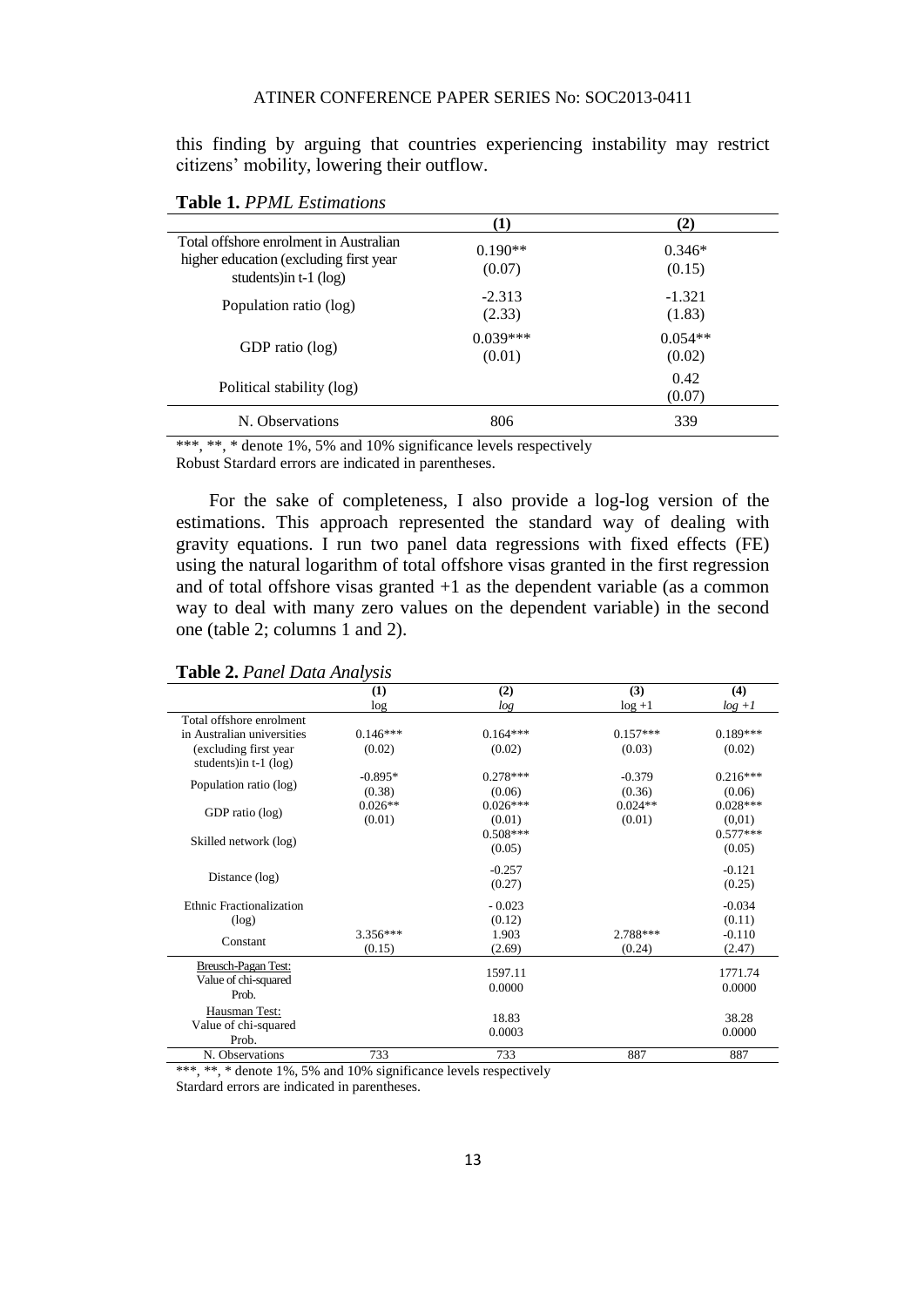The results of the FE model confirm the findings of the PPML model. The number of visas granted offshore to skilled individuals to enter Australia is positively and significantly (in these models, at 1% level) related to the number of students enrolled in Australian offshore higher education (excluding first year students) in the previous year.

Although I am mainly interested in changes within countries, and FE models are preferred when investigating this kind of issue, I provide the panel data estimations with random effects (RE) for descriptive purposes. This can be regarded as an additional sensitivity analysis permitting the verification of the impact of time-invariant variables, and giving the opportunity to compare the results with those obtained with FE and with those of previous literature on the topic (table 2). The results obtained for the variables enrolment in transnational education and GDP ratio are quite robust through the different forms of estimations. Only the variable which measures population pressure changes sign and becomes significant in the RE models. Concerning time-variant variables, as expected, geographical distance lowered skilled immigration to Australia (but the coefficient is not significant), whereas the stock of skilled migrants already living in the destination country is significantly related to the dependent variable, with a highly significant coefficient. As the result on political stability above, the result (not significant) according to which ethnic fractionalization lowers skilled migration can be explained by the fact that in countries where ethnic discrimination is very high, discriminated people do not have access to higher education and therefore emigrate before studying.

The Breusch-Pagan Test reveals that there is unobservable heterogeneity: the chi-square test statistics is 1597.11 for the model with the log of the dependent variable and 1771.74 in both cases with a P-value of 0.000 indicate that I must reject the null hypothesis of no panel effects. For the sake of robustness, I run a Hausman test (1978) to verify the appropriateness of a FE model for the estimation. In both cases (with log and  $log+1$ ) the Hausman statistic let me reject the null hypothesis and confirms that the FE specification is the more suitable.

The results of the various estimations that were carried out show a clear close link between skilled immigration and offshore enrolment in Australian higher education in the previous year. These findings suggest that developed countries can successfully use the provision of higher education offshore to enlarge skilled migrants' recruitment. In comparison, it seems that countries that open their educational market to foreign providers should be aware of the possible impact of this choice to their own skilled individuals' outflows. This analysis shows that transnational education does not appear to be a good way of reducing brain drain. However, further research on the topic is needed.

Surely, the study of only one case as a destination country allows for generalizations. Moreover, micro-level information on people attending this kind of offshore higher education institution would be very useful when comparing them with International mobile students who emigrate to study onshore, in order to understand more clearly if it is about two similar types of clientele or if developed countries' higher education institutions are reaching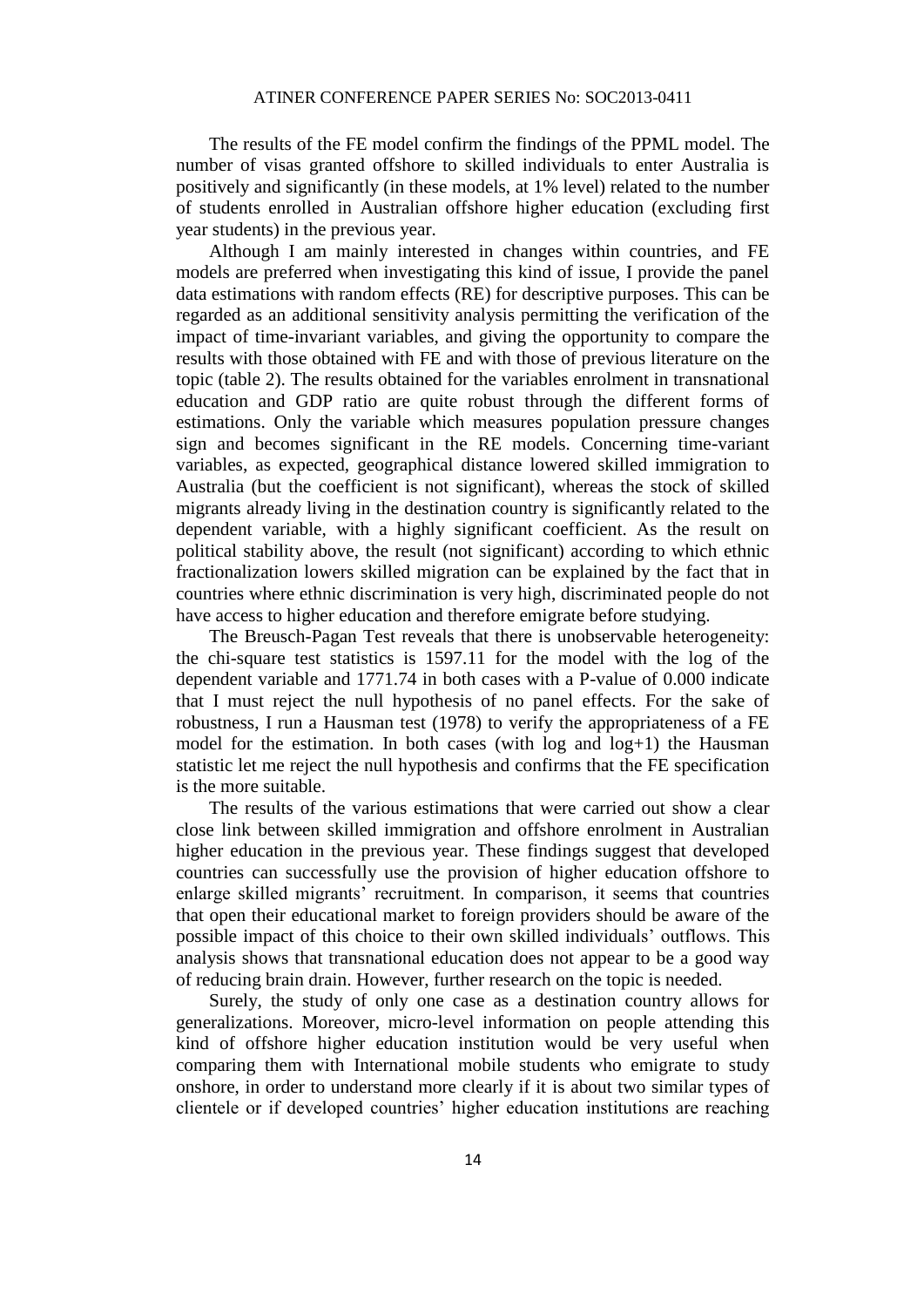another segment of students with transnational provision. In the absence of such micro-level data, this paper can be considered a first step in the exploration of an issue of particular importance for both developed and developing countries.

#### **Bibliography**

- Abella, M. (2006). 'Global Competition for skilled workers and consequences.' In Kuptsch, C. & Pang, E. (eds) *Competing for Global War for Talent*, 11- 32.Geneva: ILO.
- Agarwal, V.B. & Winkler, D.R. (1985). 'Foreign demand for United States higher education: a study of developing countries in the eastern hemisphere'. *Economic Development and Cultural Change*, 33(3): 623-644.
- Alesina, A., Devleeschauwer, A., Easterly, W., Kurlat, S. & Wacziarg, R. (2001). 'Fractionalization'. *Journal of Economic Growth*, 8: 155-194.
- Australian Government (2009) 'Transnational education in the higher education sector'. Research Snapshot, Australian Education International. Available online: [http://heglobal.international.gbtesting.net/media/5421/tne%20in%20he%20sector](http://heglobal.international.gbtesting.net/media/5421/tne%20in%20he%20sector.pdf) [.pdf](http://heglobal.international.gbtesting.net/media/5421/tne%20in%20he%20sector.pdf) (last consulted April, 3 2013)
- Beine, M., Docquier, F. & Özden, Ç. (2011). 'Diasporas'. *Journal of Development Economics*, 95: 30-41.
- Beine, M., Docquier, F. & Schiff, M. (2008). 'Brain Drain and its determinants: a major issue for small states'. *Discussion papers series*. Forschungsinstitut zur Zukunft der Arbeit.
- Bertoli, S. (2010). 'Networks, sorting and self-selection of Ecuadorian migrants'. Centro Studi Luca d'Agliano Development Studies Working Paper, n. 287.
- Bessey, D. (2011). 'International Student Migration to Germany'. Institute for Strategy and Business Economics (ISU), Economics of Education Working Paper Series, n. 0006.
- Brücker, H., Bertoli, S., Facchini, G., Mayda, A. M. & Peri, G. (2012). 'Understanding Highly Skilled Migration in Developed Countries: The Upcoming Battle for Brains'. In Boeri, T., Brücker, H., Docquier, F., Rapoport, H. (eds.) *Brain Drain and Brain Gain. The Global Competition to Attract High-Skilled Migrants*, 15-198. Oxford: Oxford University Press.
- Clark, X., Hatton, T. J. & Williamson, J. G. (2002). 'Where do U.S. immigrants come from, and why?'. National Bureau of Economic Research Working Paper N. 8998.
- Coulon, A. & Paivandi, A. (2003). 'Les étudiants étrangers en France: l'état des savoirs'. Rapport pour l'Observatoire de la Vie Etudiante. Paris: Université de Paris 8.
- Defoort, C., (2008). 'Tendances de long terme des migrations internationales: Analyse partir des 6 principaux pays receveurs', *Population*, 63(2): 317-351.
- Docquier, F. & Rapoport, H. (2011). 'Globalization, Brain Drain and Development'. *Journal of Economic Literature*. 50(3): 681–730.
- Dreher, A. & Poutvaara, P. (2005). 'Student Flows and Migration: An Empirical Analysis'. TWI Research Paper Series, n. 8.
- Hatton, T. J. (2003). *Emigration from the U.K. 1870-1913 and 1950-98*. University of Essex: MIMEO.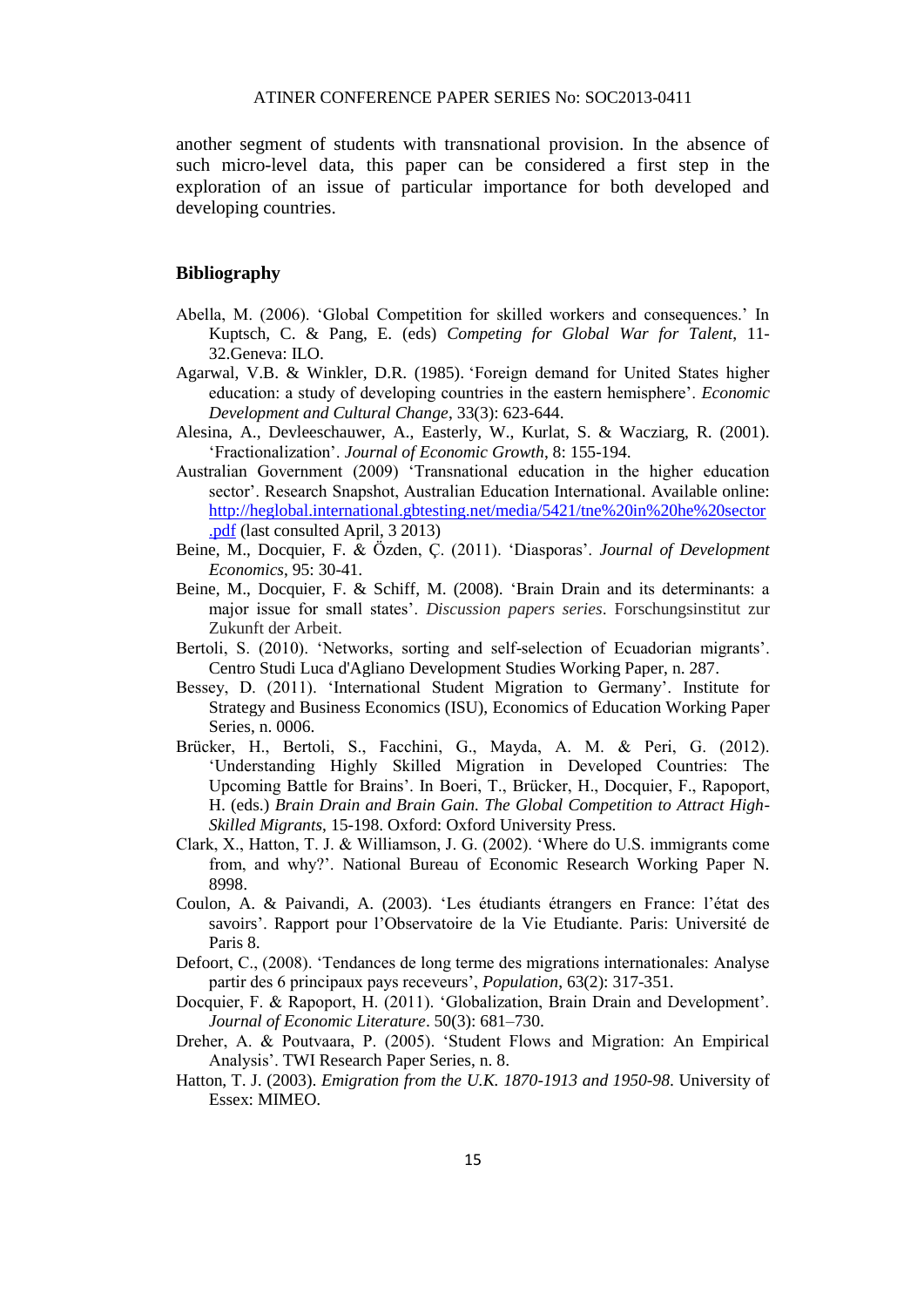- Hawthorne, L. (2005). 'Picking Winners: The Recent Transformation of Australia's skilled migration policy'. *International Migration Review*. 39(3): 663-696.
- Huang, F. (2007). 'Internationalization of Higher Education in the Developing and Emerging Countries: A Focus on Transnational Higher Education in Asia'. *Journal of Studies in International Education*. 11: 421-432.
- Kapur, D. & Crowley, M. (2008). 'Beyond the ABCs: Higher Education and Developing Countries', Center for Global Development. Available at http:// media.sas.upenn.edu/casi/docs/research/papers/Kapur\_Crowley\_Higher\_Ed.pdf (last consulted March, 30 2013).
- Kaufmann, D., Aart, K. & Mastruzzi, M. (2010). 'The worldwide governance indicators: methodology and analytical issues'. World Bank Policy Research Working Paper, n. WPS. 5430.
- McMahon, M. E. (1992). 'Higher education in a world market: an historical look at the global context of international study'. *Higher education*, 24(4): 465-482.
- Massey Douglas S., Arango J., Hugo G., Kouaouci A., Pellegrino A. & Taylor, J. E. (1993) 'Theories of international migration: Review and Appraisal'. *Population and Development Review,* 19(3): 431 – 466.
- Mazzarol, T., Soutar, G. N. (2002) 'Push-pull factors influencing international student destination choice'. *The International Journal of Educational Management*, 16(2): 82-90.
- Mitchell, J., Pain, N. (2003). *The determinants of International migration into the U.K.: A Panel based modeling Approach*. London: National Institute of Economic and Social Research.
- Nussbaum Voehl, M. & Mollis, M. (2007). *Research and Higher Education Policies for Transformating Societies: Perspectives from Latin America and Caribbean.* Paris: UNESCO.
- Pedersen, P. J., Pytlikova, M. & Smith, N. (2004). 'Selection or Network effects? Migration Flows into 27 OECD Countries, 1990-2000'. IZA Working Paper, n. 1104.
- Rosenzweig, M. (2008). 'Higher education and international migration in Asia: Brain circulation'. Annual World Bank Conference on Development Economics, 59– 100.
- Stella, A., Woodhouse, D. (2011). 'Evolving Dimensions of Transnational Education'. In Stella, A. & Bhushan, S. (eds.) *Quality Assurance of Transnational Higher Education. The Experiences of Australia and India*, 3-18. Australian Universities Quality Agency and the National University of Educational Planning and Administration.
- Taran, P. A. (2007) 'Globalización y migraciones: desafíos para el desarrollo y la cohesión social'. *Revista Futuros*. 20(IV). Madrid: Quaestor.
- Santos Silva, J. M. C. & Tenreyro, S. (2006). 'The Log of Gravity'. *The Review of Economic Statistics*. 88(4): 641-658.
- Sjaastad, L. A. (1962). 'The Costs and Returns of Human Migration'. *Journal of political Economy,* 70(5): 80-93.
- Venturini, A. (2012). 'Comments'. In Boeri, T., Brücker, H., Docquier, F. & Rapoport, H. (eds.) *Brain Drain and Brain Gain. The Global Competition to Attract High-Skilled Migrants*, 302-307. Oxford: Oxford University Press.
- Viguier, M.-C. (1966) 'La vie sociale des étudiants étrangers à Toulouse'. PhD thesis. Université de Toulouse.